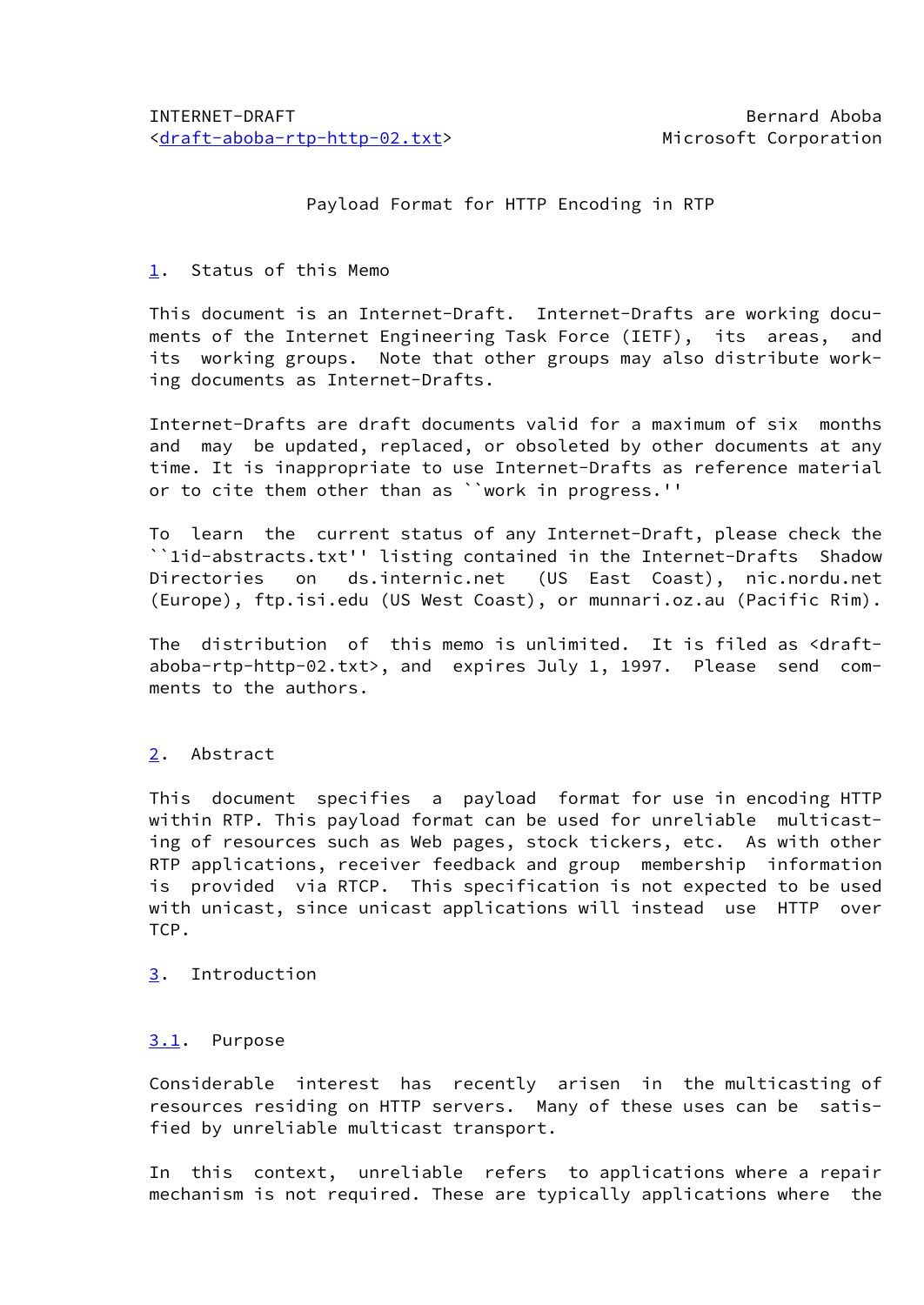material is of time value (stock tickers), so that it makes more sense to wait for the resource to be re-multicast than to attempt to repair it; applications in which an alternative means is available for retrieving the resource (cache filling); applications in which error

Aboba [Page 1]

#### INTERNET-DRAFT 5 January 1997

 correction is performed at the datalink layer; or applications in which a separate error correction stream is transmitted along with the data, typically on a separate group.

 In a cache filling application, there is a relatively small probabil ity that a particular missing resource will be hit, and so it is often more costly to request a repair than to leave an incompletely received resource in the cache, where it may never be requested. Cache hits when they do occur, will typically be spread out over time, and there fore not synchronized to the original transmission. As a result, such applications present no danger of a NAK implosion.

 The encoding specified in this document is not appropriate for use in applications where reliable transmission is required. Such applica tions present the possibility of a NAK implosion or congestive col lapse, and so must be carefully analyzed prior to deployment.

## <span id="page-1-0"></span>[3.2](#page-1-0). Requirements

 Before discussing the proposed HTTP encoding in RTP, it is useful to describe the requirements for unreliable multicast transmission of resources:

 Source differentiation Resource demultiplexing Receiver reporting Sender reporting Layered encoding Ability to synchronize with other media Low overhead

# <span id="page-1-1"></span>[3.2.1.](#page-1-1) Source differentiation

 Since mixing is not useful for transmission of resources, and allowing multiple sources would make it difficult to maintain rate control, it is likely that only one source will be sending to a group at one time.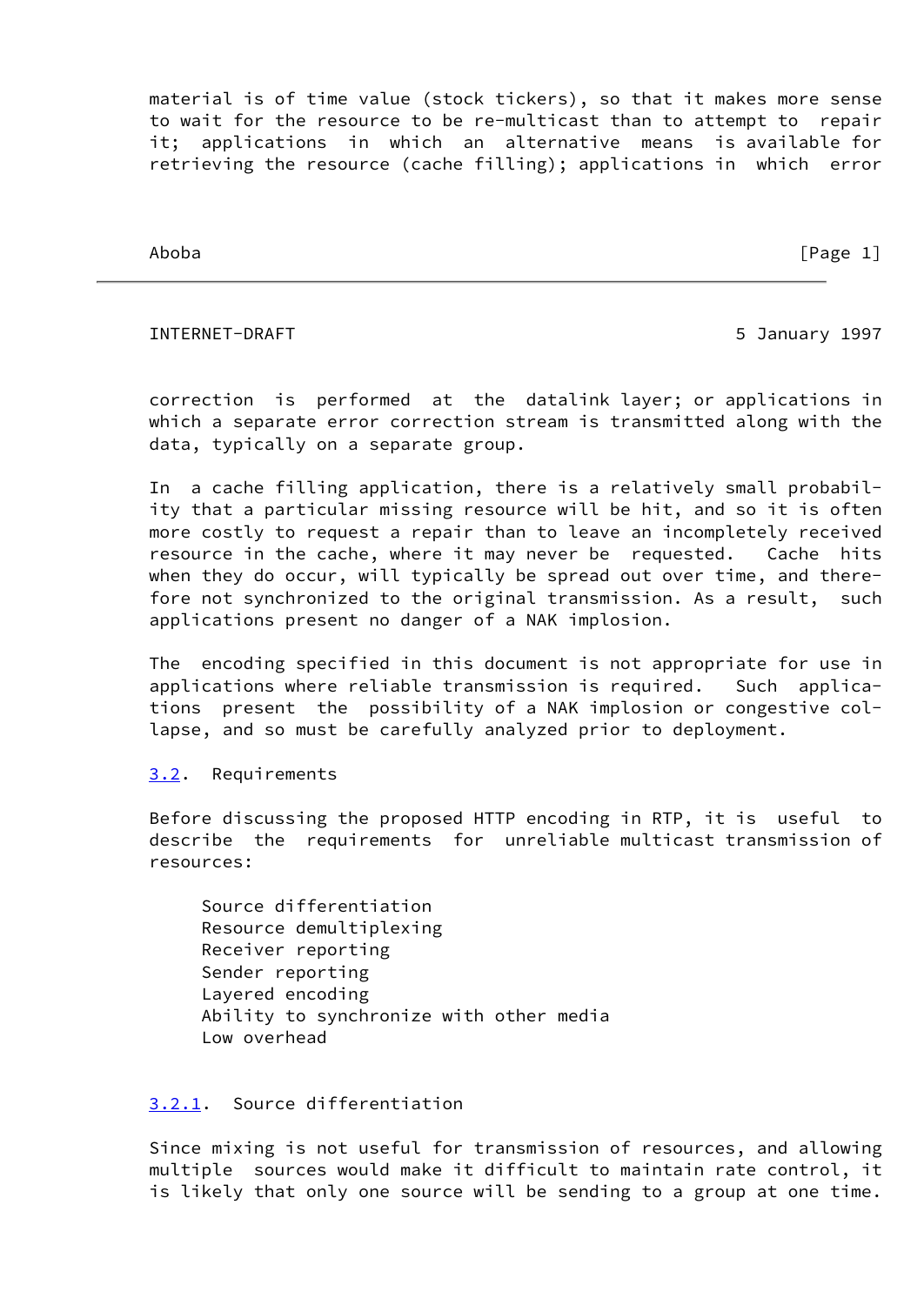Nevertheless, in the case where there is a handoff, it is necessary to be able to differentiate sources, since packets from the two sources may be intermingled.

#### <span id="page-2-0"></span>[3.2.2.](#page-2-0) Resource demultiplexing

 For multicast resource transmission, it is not desirable to have each resource transmitted with a unique source ID. Resources are typically of small size, and therefore the overhead of obtaining a source ID and setting up the transmission would be excessive. As a result, multiple resources will typically be transmitted with a single source ID. Since it is possible for packets from one resource to become intermingled with another due to out of order delivery, it is necessary to be able to demultiplex resources within a single source ID.

Aboba [Page 2]

#### INTERNET-DRAFT 6 1997 1997

## <span id="page-2-1"></span>[3.2.3.](#page-2-1) Receiver reporting

 Although the encoding described in this document is to be used only for unreliable transmission, receiver feedback may still be desirable. Such feedback can be used to estimate listenership, packet loss rates, and receiver bandwidth availability.

 Typically, receiver reporting information will be used both for engi neering purposes (diagnosis of transmission problems) as well as for business purposes (listenership information). While receiver reports could be useful in allowing senders to adjust transmission parameters, typically it is more desirable to allow receiver-driven rate adapta tion via layered encoding.

 By transmitting a resource on several groups, each starting transmis sion with a different offset, the receiver may adjust their reception rate based on the available bandwidth. Typically, the group transmis sion rates will be tailored to commonly available bandwidths, i.e. 10 Kbps for 14.4 Kbps modems, 20 Kbps for 28.8 Kbps, 30 Kbps for single channel ISDN, etc.

 Sender-driven transmission rate adjustment appears to be useful in only a limited number of circumstances. In cases where a small frac tion of listeners are experiencing problems, it is undesirable to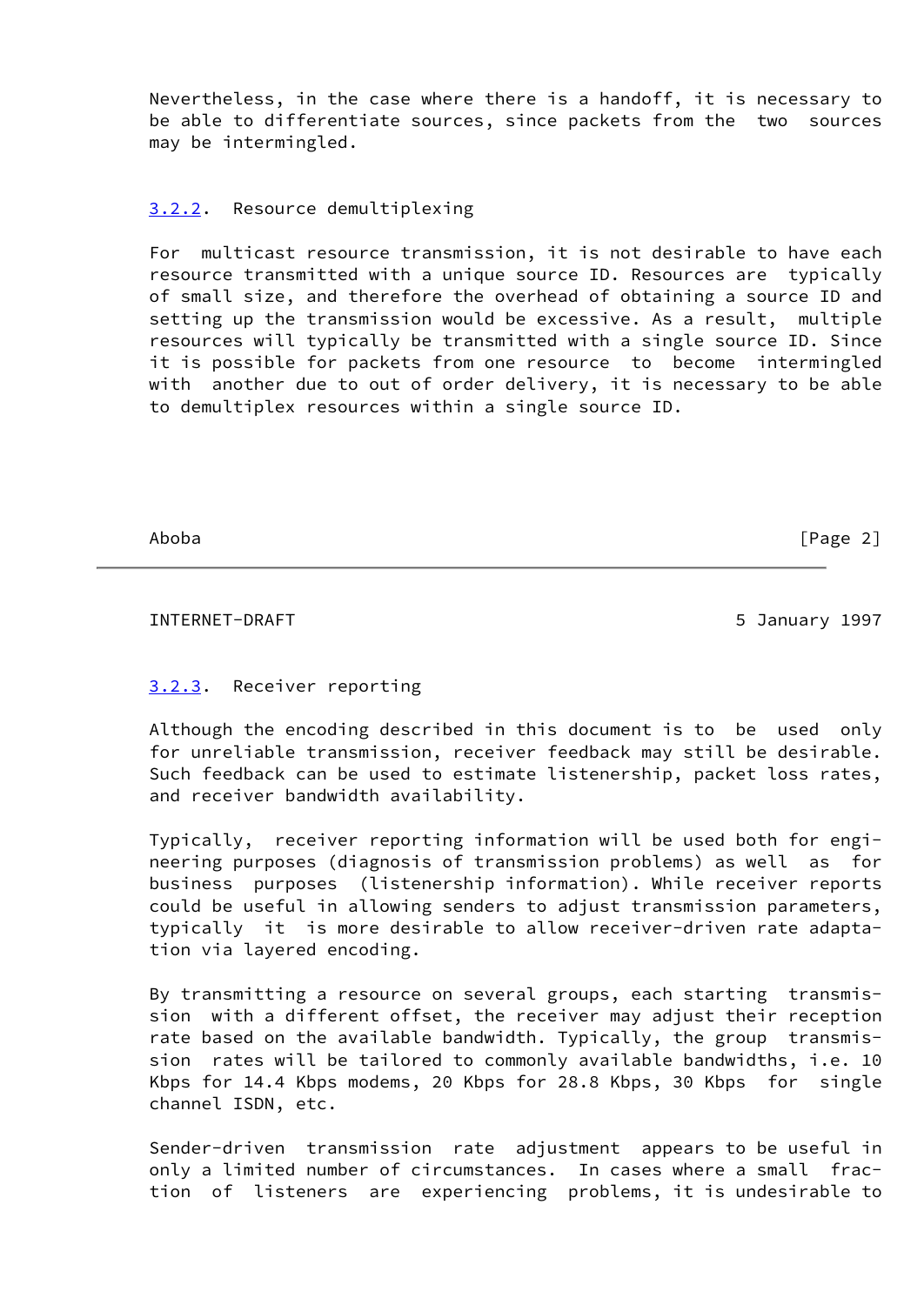adjust the transmission rate; instead, the affected receivers should adjust their rate by leaving the higher bandwidth groups. If this does not work, they should stop listening to the transmission alto gether.

 A circumstance in which sender-driven transmission rate adjustment appears useful is in the case where the majority of listeners are only subscribed to the lowest transmission rate group, yet appear to lack the bandwidth to also join an error correction group appropriate to their packet loss rate. In this case the sender should back off the transmission rate on the lowest group to allow for successful recep tion of the error correction information.

 As there are applications in which receiver feedback may not be feasi ble or desirable (satellite transmission), it must be possible to turn off the receiver reporting mechanism if desired.

#### <span id="page-3-0"></span>[3.2.4.](#page-3-0) Sender reporting

 Just as receivers may wish to provide feedback to senders, so may senders wish to provide instructions to receivers. This may include information about the particular resource being transmitted (such as the resource length, related keywords, or URL), or information on the status of the transmission itself, such as the highest offset trans mitted.

Aboba [Page 3]

INTERNET-DRAFT 5 January 1997

## <span id="page-3-1"></span>[3.2.5.](#page-3-1) Layered encoding

 Layered multicasting appears to be essential for multicast transmis sion of resources, since it provides for receiver-driven rate adapta tion, as well as for transmission of error-correction information. While layered encoding was originally proposed for use in audio/video transmission, it can also be applied to data carousel style transmis sions. In this application, each of the layers transmits the same resource, beginning at a different offset. Receivers with sufficient bandwidth may then subscribe to multiple groups, and receive the resource more quickly.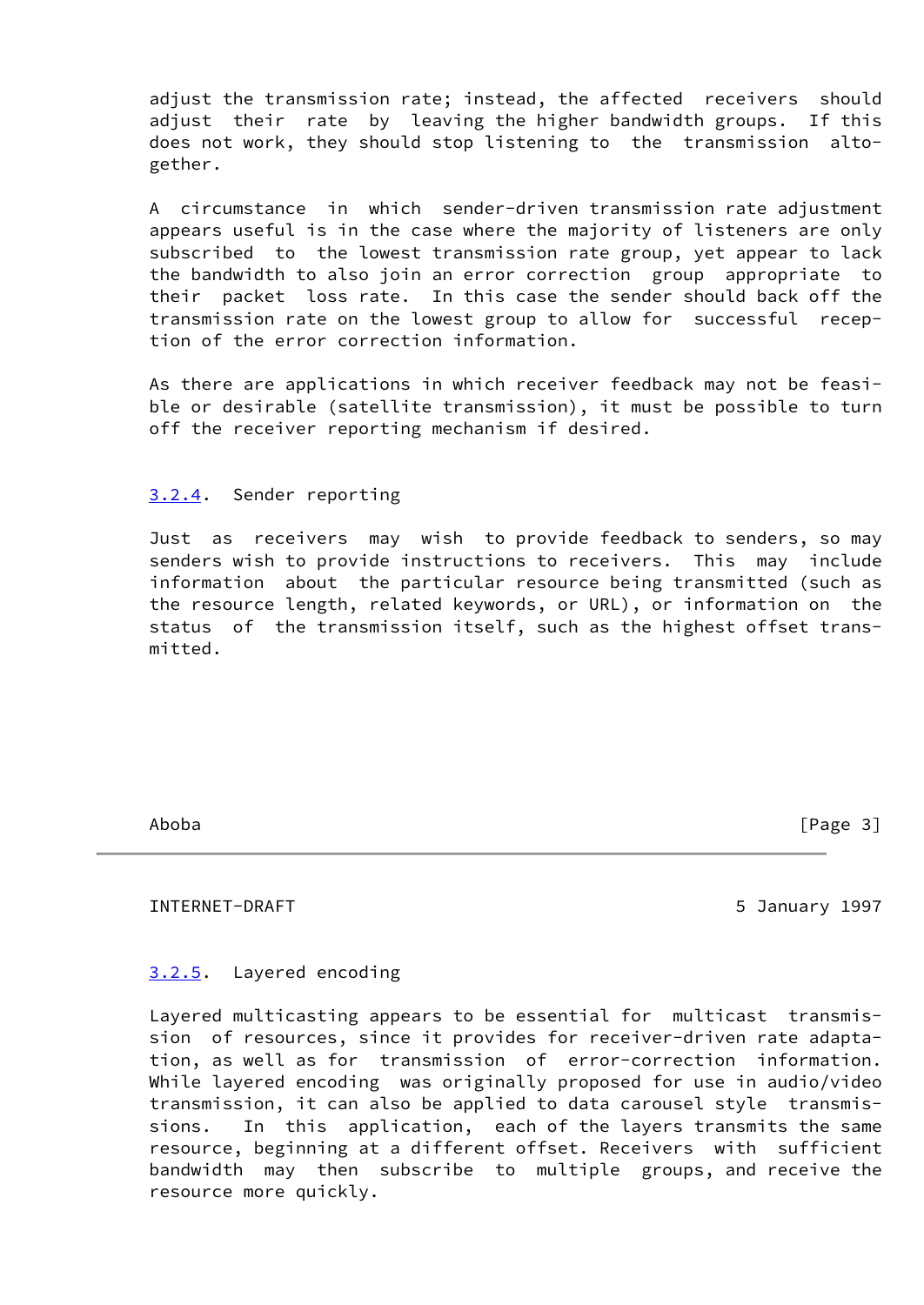Layered encoding may also provide for error correction, by allowing error correction information to be transmitted on separate groups. Receivers may then subscribe to these groups according to their aver age packet loss rate; receivers experiencing high loss rates will typ ically join a higher bandwidth error correction group. In order to allow for the additional bandwidth of an error correction group, the sender transmission rate should be set appropriately.

## <span id="page-4-0"></span>[3.2.6.](#page-4-0) Ability to synchronize with other media

While most uses of unreliable resource multicasting do not have real time requirements, this may not be true of all such applications. For example, it may be desirable to synchronize display of a resource with an audio/video stream, as in a presentation or lecture, and in such an application it may be desirable to include an encoded clock.

# <span id="page-4-1"></span>[3.2.7.](#page-4-1) Low Overhead

<span id="page-4-2"></span>Since resource multicasting will typically use a small MTU size (i.e. [536](#page-4-2) octets), it is important that a low overhead encapsulation be cho sen. In order to achieve this, the GET request must not be sent in every packet. In addition, it may be desirable to support header com pression.

## <span id="page-4-3"></span>[3.3](#page-4-3). Why RTP?

 Given that RTP was originally created for use in realtime applica tions, it is not entirely obvious that it is the appropriate protocol to use for resource multicasting. However, given that this applica tion appears to require receiver and sender reporting, layered encod ing, and source and resource de-multiplexing, it is likely that an alternative framing will end up more closely resembling RTP than a simple UDP-based approach.

 Where an alternative encoding would be most likely to differ would be in its reporting mechanisms. For example while the basic header of RMFP, described in  $[9]$ , bears considerable resemblance to RTP, the sender and receiver packet formats differ considerably from RTCP. However, given the current state of knowledge, it is far from clear

Aboba [Page 4]

INTERNET-DRAFT 5 January 1997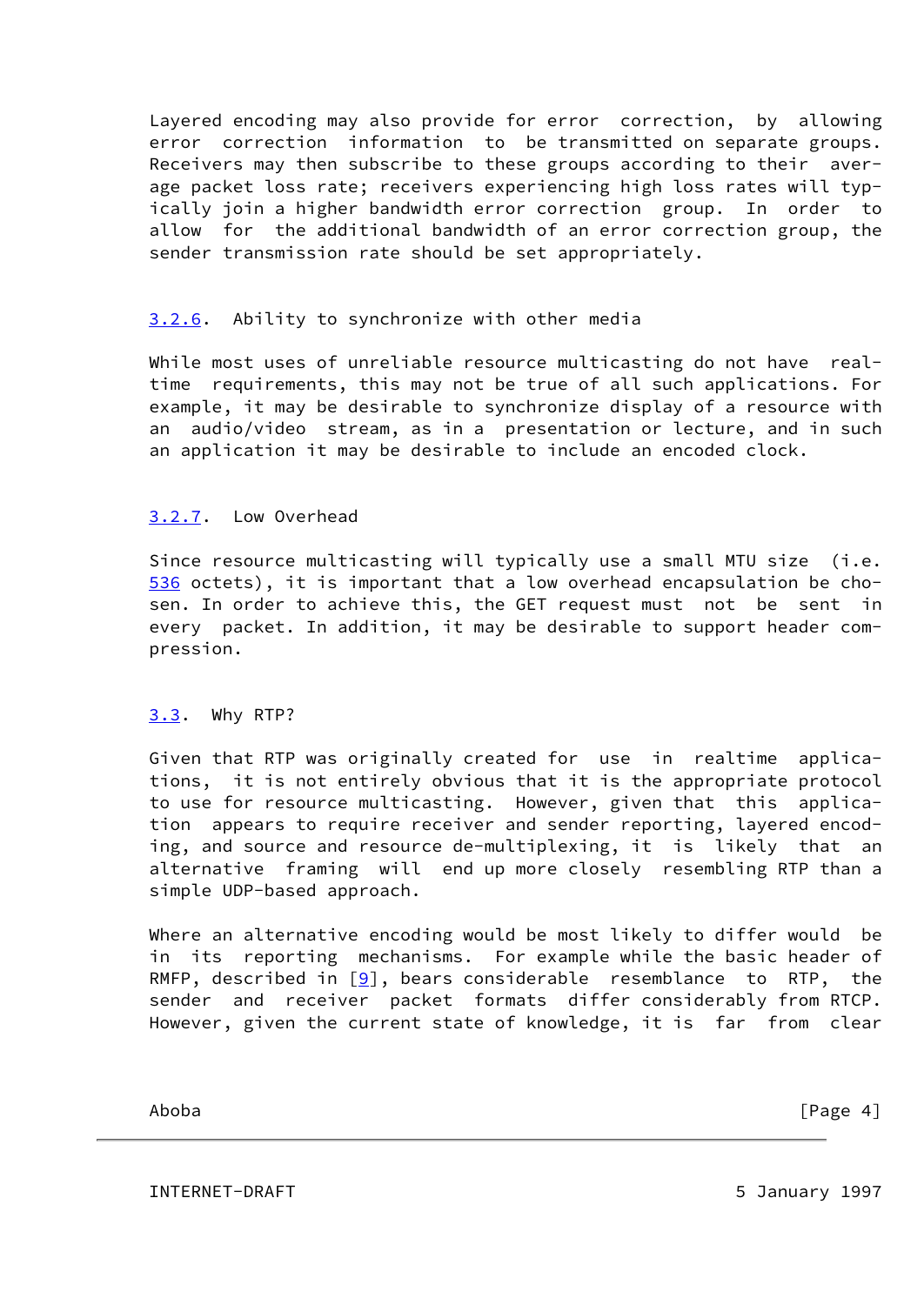that the reporting needs of unreliable resource multicasting differ substantially from those provided by RTCP.

 Thus while it is not apparent that RTP is the ideal protocol for use in this application, it appears to meet the application requirements. In addition, the behavior of RTP is well understood, and the protocol provides for functions such as RTP monitoring and header compression.

#### <span id="page-5-0"></span>[3.4](#page-5-0). Overview

 Multicasting of HTTP payloads is useful in a variety of applications, and as a result, several approaches have been taken. One of these is to put a single resource within a payload; another is to pack multiple resources in a payload. If multiple resources are placed within a sin gle payload, this can be accomplished either via encapsulation or via a packing method such as MHTML, defined in  $[5]$ .

 This document specifies encapsulation of a single resource per pay load. As defined in this specification, the HTTP payload consists of a preamble header, a MIME-like header, and entity-body content. Infor mation on the resource being transmitted (such as the URI and the off set) is placed in the preamble header so as to avoid requiring receivers to parse MIME-headers in the HTTP payload in order to deter mine what portions of a resource have been received. As a result, this specification does not propose any new MIME headers, and any MIME headers allowable in an HTTP GET response may be enclosed in the pay load.

 This simplifies construction of unicast-multicast proxies, since the MIME-like header in the payload can be identical to that returned in the response to an HTTP-GET request. Proxies may therefore make a request for a URL, stuff the response into a payload, and multicast it. This is an efficient process since the proxy does not need to parse the response or construct an MHTML package.

#### <span id="page-5-1"></span>[4.](#page-5-1) RTP header

 Rather than defining a new profile, this specification assumes that HTTP payloads defined in  $[8]$  $[8]$  will be transmitted using the RTP profile defined in  $[3]$ , that is the RTP profile for audio and video conferenc ing. Additional required parameters are accommodated via definition of an HTTP payload format. As a result, there is no need for header extensions, SDES private extensions, new sender or receiver report fields, new RTCP packet types, or changes in the reporting interval constants.

Nevertheless, some clarifications are useful in describing how HTTP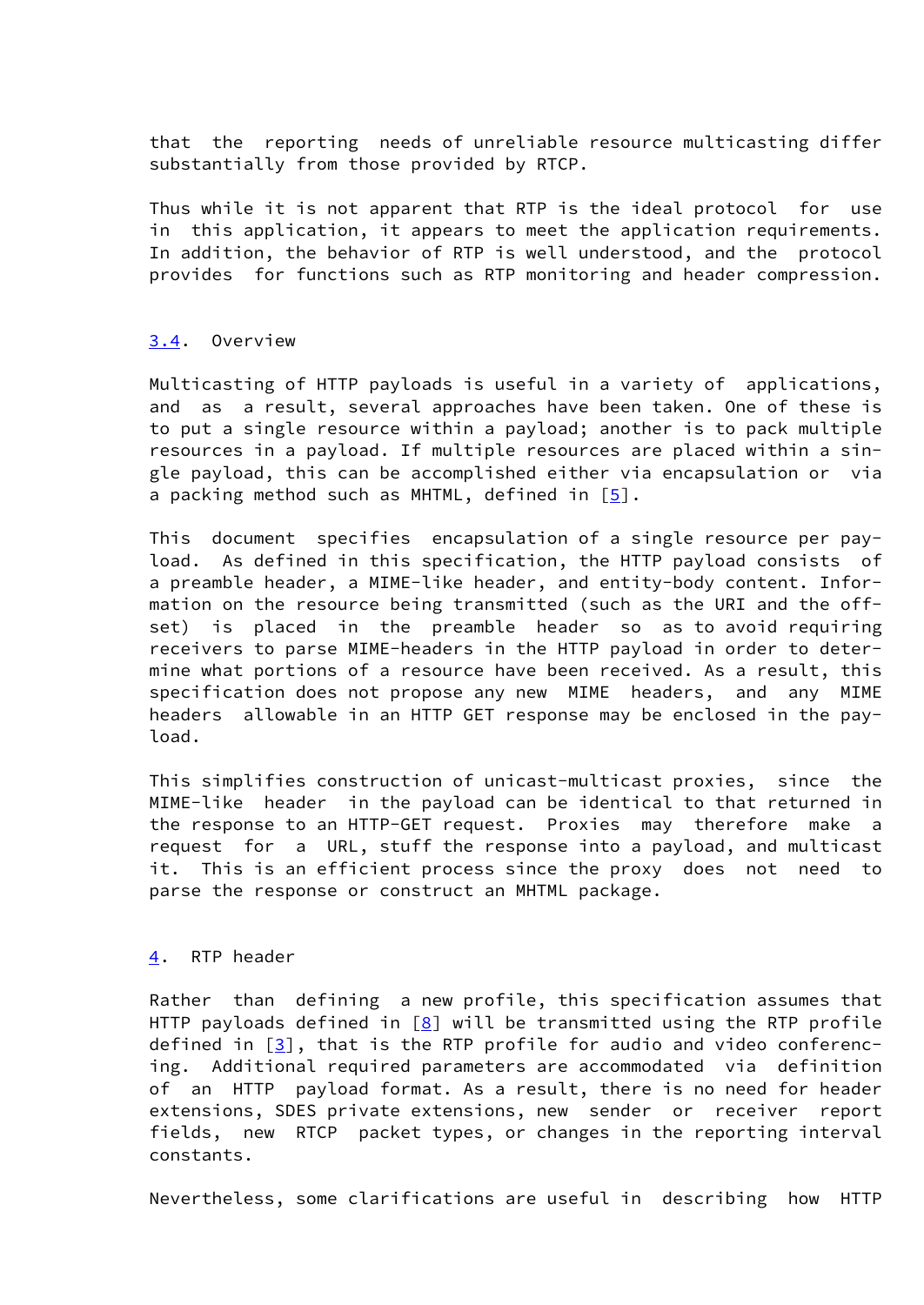payload encoding is to be used with the profile defined in  $\lceil 3 \rceil$ .

Aboba [Page 5]

#### INTERNET-DRAFT 5 January 1997

## <span id="page-6-0"></span>[4.1](#page-6-0). Extension bit

 Although this specification does not preclude use of header exten sions, it does not define any such extensions, and thus it is expected that the extension bit will typically be cleared.

## <span id="page-6-1"></span>[4.2](#page-6-1). CSRC count

 Since HTTP payloads do not require mixing, there is no need for a con tributing source field. As a result, the CSRC count field is set to zero.

## <span id="page-6-2"></span>[4.3](#page-6-2). Marker Bit

 For use with HTTP payloads, a zero marker bit is used to indicate the last packet for a resource. The first packet is distinguished by a zero offset, and as a result, does not need to be marked.

## <span id="page-6-3"></span>[4.4](#page-6-3). Payload types

 A dynamic payload type in the range of 96-128 is used. The binding of payload type and application is accomplished by non-RTP means, such as use of the "m=" and "a=" fields of the session description:

 m=data 32768 RTP/AVP 98 a=rtpmap: 98 MHTTP

## <span id="page-6-4"></span>[4.5](#page-6-4). Port numbers

 Although there is no official policy on this, current practice dic tates usage of port ranges as follows: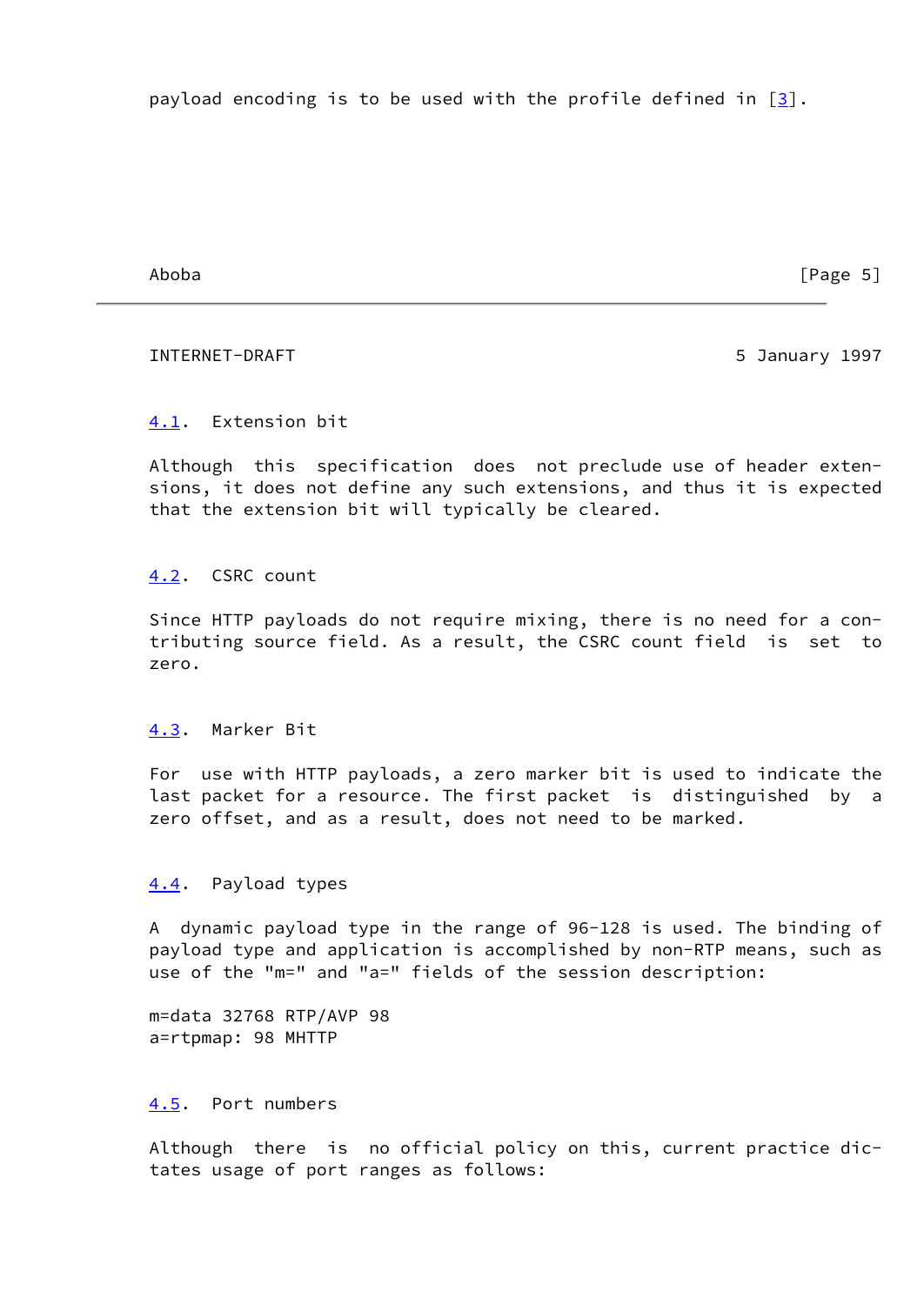[0, 16384] - lowest priority, unclassified [16384, 32768] - highest priority, i.e. audio [32768, 49152] - medium priority, i.e. whiteboard [49152, 65536] - low priority, i.e. video

 It is recommended that unreliable multicast HTTP use the medium prior ity port range.

## <span id="page-7-0"></span>[4.6](#page-7-0). SSRC

 Unlike with A/V payloads, a sender may use a single synchronization source for transmission of multiple HTTP payload streams. Thus a JPEG file may be transmitted with the same SSRC as an HTML file. This does not present a problem since the timestamp is used to uniquely identify resource streams.

Aboba [Page 6]

INTERNET-DRAFT 5 January 1997

# <span id="page-7-1"></span>[4.7](#page-7-1). Timestamp

 Since a single synchronization source is used for transmission of mul tiple resources, an additional parameter is needed to identify packets within the same resource. The URI was not felt to be sufficient for this purpose, since a given resource may be multicast in data-carousel style, changing with each transmission.

 As a result, the RTP timestamp field is used for this purpose. For use with HTTP payloads, the timestamp is constant for all packets that form a single transmission of a resource, and represents the time at which the sender began to transmit the resource.

 Due to out of order delivery it is possible that packets from one resource will be intermingled with packets from another resource, sent to the same group and port. In this case the combination of the SSRC and timestamp can be used to demultiplex the resource stream.

#### <span id="page-7-2"></span>[5.](#page-7-2) HTTP Payload format

 HTTP payloads consist of a preamble header, a MIME-like header, and entity-body content.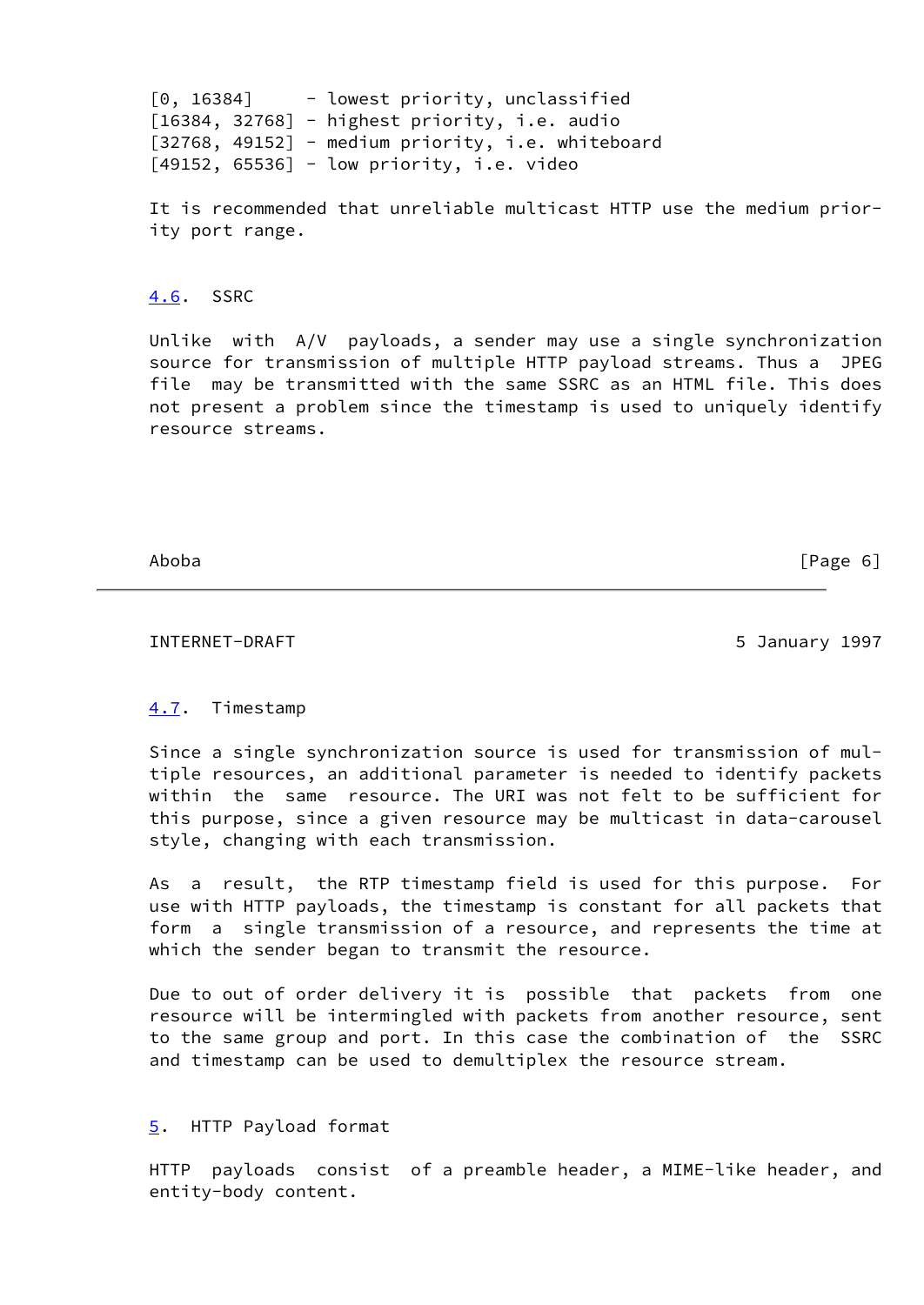The purpose of the preamble header is identify the resource being sent. Depending on the caching implementation, partially received resources will either be discarded, or will be appropriately marked for storage in the cache. This will allow the cache to request the missing portion of the resource if a cache hit occurs.

 Since this specification is primarily intended for use in situations where a local repair may not be timely (such as with a frequently updated stock ticker), where the resource will be re-multicast, or where error correction information is transmitted on a separate group, no repair mechanism is required.

 While MIME-like headers could be used for resource identification (to provide information such as the URI, referring URI, content length and content range), prepending of a binary header reduces the amount of parsing required to get at this critical information. The use of a preamble header has the additional benefit of not requiring MIME-like headers to be present other than in the first packet. Thus, subsequent packets will typically contain only the preamble header and body con tent.

 Thus, rather than adding MIME-like headers, it is intended that senders will simply retransmit the MIME-like header obtained in the HTTP GET response. Similarly, it is expected that the entity-body con tent will be retransmitted without modification.

<span id="page-8-1"></span><span id="page-8-0"></span> Aboba [Page 7] INTERNET-DRAFT 5 3 January 1997 [5.1](#page-8-0). Preamble header The preamble header is comprised of an 8 octet fixed portion, and a single variable-length string. 1 2 3 [0](#page-8-1) 1 2 3 4 5 6 7 8 9 0 1 2 3 4 5 6 7 8 9 0 1 2 3 4 5 6 7 8 9 0 1 2 +-+-+-+-+-+-+-+-+-+-+-+-+-+-+-+-+-+-+-+-+-+-+-+-+-+-+-+-+-+-+-+-+ | | | Offset (8 octets) |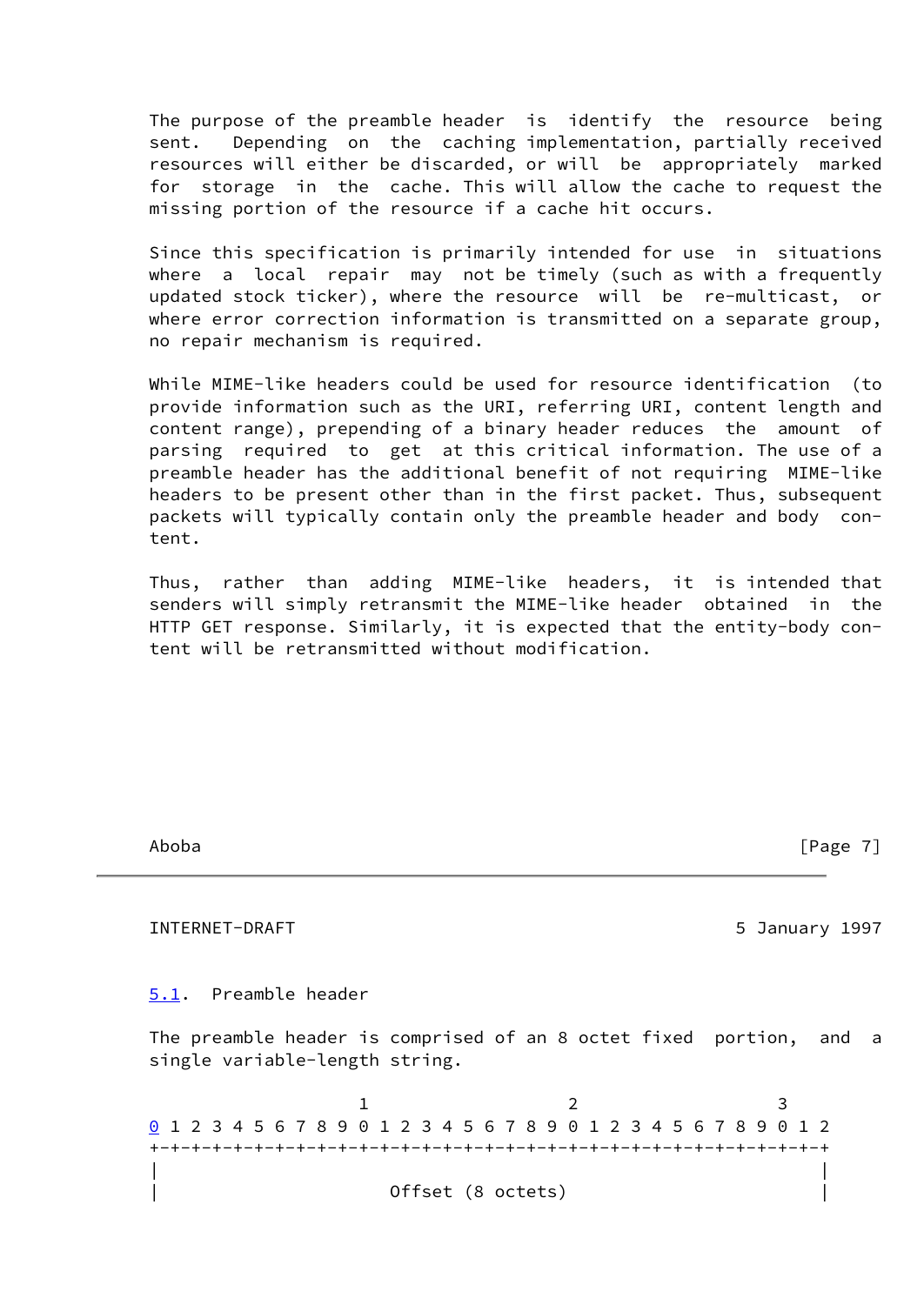|                   | GET request |  |
|-------------------|-------------|--|
|                   |             |  |
| GET request $ 0 $ |             |  |
|                   |             |  |

# <span id="page-9-0"></span>[5.1.1.](#page-9-0) Offset

 The offset field is 64-bits long. For a data packet, it represents the octet offset within the resource identified by the RTP timestamp. Although the offset field will typically increase with increasing sequence numbers, this need not always be the case, since portions of a resource may be transmitted out of order. Receivers should therefore be prepared to handle packet ordering based on the offset rather than the sequence number.

 While the offset information could have also been provided using the Content-range: HTTP response header, this would have required inser tion of a MIME-like header within each packet, and parsing of this header by the receiver. It is felt that the offset mechanism is more efficient.

## <span id="page-9-1"></span>[5.1.2.](#page-9-1) GET request

 The GET request field is a null-terminated string, representing the full text of the GET request that caused the resource to be transmit ted. At a minimum, the GET request, defined in  $[8]$  $[8]$ , includes the GET method, the URI and the HTTP version. While it begins on a 32-bit boundary, the GET request field is not padded to such a boundary.

 Given the expected size of the GET request field, this variable-length string is expected to comprise the majority of the encapsulation over head. Given that the string may be 40 octets or larger, when the 40 octets of IP/UDP/RTP header are added, the result may be 80 octets or more of overhead. This level of overhead would be unacceptable if it were present in every packet.

 The GET request, offset, and packet length uniquely identify the por tion of the resource being transmitted. Since receivers may join late, or miss portions of the transmission, receivers must be able to

Aboba [Page 8]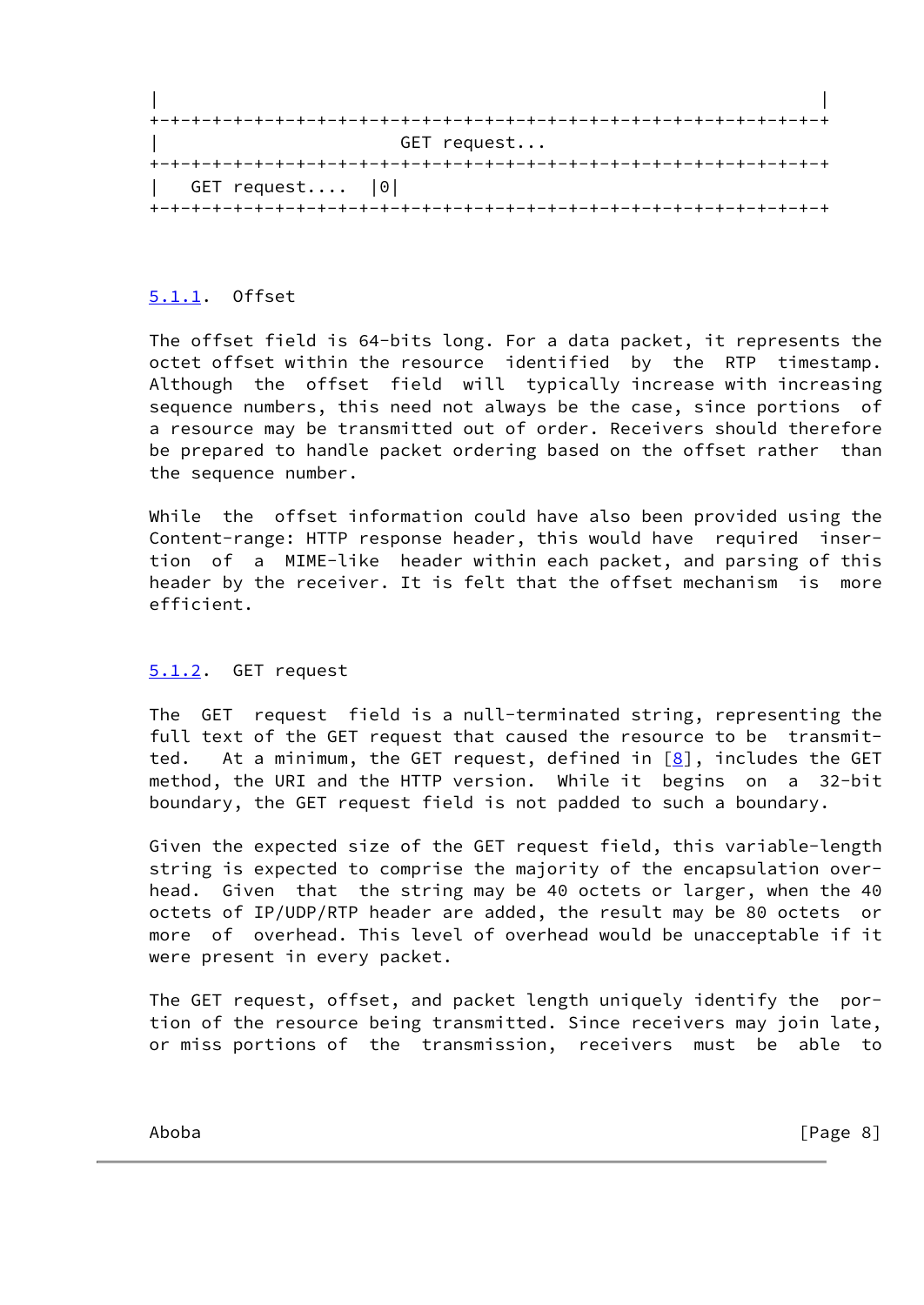INTERNET-DRAFT 5 January 1997

 quickly bind a timestamp to a GET request so that the incoming resource and missing portions can be identified.

 However, it is believed that this goal can be accomplished by placing the GET request within the first packet of a series, and then only within every subsequent nth packet. This results in a substantial reduction in overhead. For the purposes of this specification, it is suggested that n=4.

 For packets in which the GET request is not included, a single null octet is used to indicate the missing field.

#### <span id="page-10-0"></span>[6.](#page-10-0) Resource length

 The resource length is not included in the preamble header. Typically, this information is included within the first packet via the Content length: header. Although it is possible that the first and/or final packet will be lost, we do not believe that the resource length justi fies inclusion within the preamble header. This is because it is not necessary to know the total length of the resource to make a partial GET request for the remainder of the resource should a cache hit occur.

 Note that it is possible that the final packets of a resource are lost. In this case, the receiver will note that it has not yet received a packet with the marker bit indicating completion of the resource transmission, after waiting a suitable interval after recep tion of the last packet. After this interval has expired, the receiver will write the incomplete resource out to the disk.

#### <span id="page-10-1"></span>[7.](#page-10-1) Non-RTP means

 In addition to information transmitted within the RTP encoding, it is expected that receivers will make use of session information transmit ted by non-RTP means.

 For example, the existence of a data-carousel style session is expected to be determined via SDP, transmitted in one of its encapsu lations, such as SAP. The SDP announcement will provide information on the bandwidth allocated to the session, as well as the group address (or in the case of a multi-group session, addresses) allocated to the session.

 The SDP announcement will also be expected to indicate whether the data carousel transmission provides for re-multicast of the same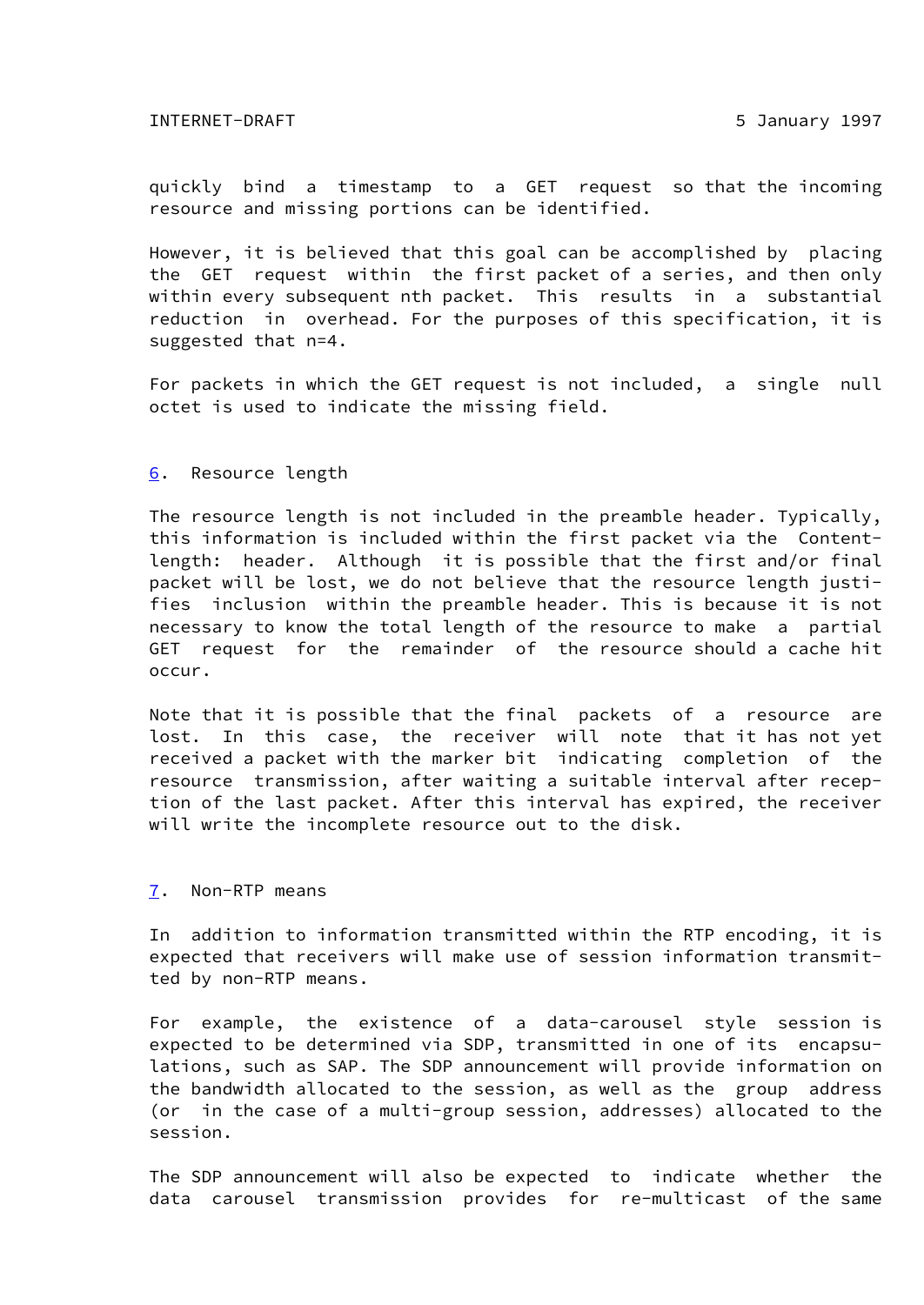resource (in which case receivers can make partial GET requests for the missing portion), or whether it provides continually updated information (in which case receivers missing a portion of the resource should make a GET request for the entire resource).

Aboba [Page 9]

#### INTERNET-DRAFT 6 1997 1997

# <span id="page-11-2"></span>[8.](#page-11-2) Layered encoding

Reference  $[4]$  discusses use of RTP in layered multicasting, and pro poses guidelines for group address and port allocation, as well as modifications to RTP semantics suitable for allocation of SSRC identi fiers across layered streams. SDES packets are then sent only on the lowest layer. It is expected that these modifications, once available, should be applicable to transmission of layered HTTP payloads.

#### <span id="page-11-4"></span>[9.](#page-11-4) Acknowledgements

 Thanks to Peter Parnes of the University of Lulea, and Jim Gemmell, Paul Leach and Thomas Pfenning of Microsoft for useful discussions of this problem space.

<span id="page-11-5"></span>[10.](#page-11-5) References

[1] R. Braden. "Requirements for Internet hosts - application and support." STD 3, [RFC 1123,](https://datatracker.ietf.org/doc/pdf/rfc1123) IETF, October 1989.

 [2] H. Schulzrinne, S. Casner, R. Frederick, V. Jacobson. "RTP: A Transport Protocol for Real-Time Applications." [RFC 1889](https://datatracker.ietf.org/doc/pdf/rfc1889), GMD Fokus, January 1996.

<span id="page-11-1"></span> [3] H. Schulzrinne. "RTP Profile for Audio and Video Conferences with Minimal Control." [RFC 1890](https://datatracker.ietf.org/doc/pdf/rfc1890), GMD Fokus, January 1996.

<span id="page-11-3"></span> [4] M. F. Speer, S. McCanne. "RTP Usage with Layered Multimedia Streams." [draft-speer-avt-layered-video-01.txt](https://datatracker.ietf.org/doc/pdf/draft-speer-avt-layered-video-01.txt), Sun Microsystems, LBNL, June 1996.

<span id="page-11-0"></span>[5] J. Palme, A. Hopmann. "MIME E-mail Encapsulation of Aggregate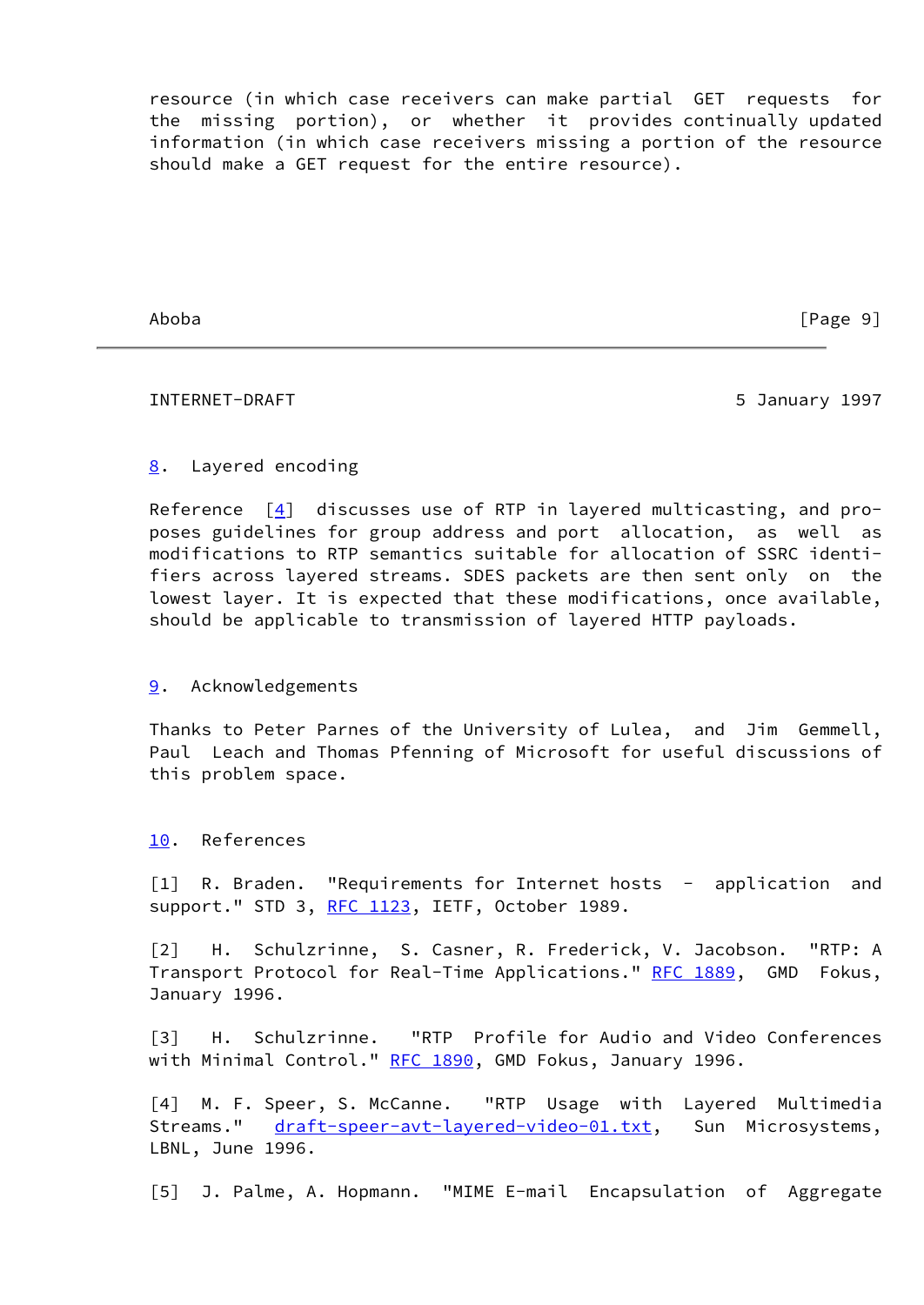Documents, such as HTML (MHTML)." [draft-ietf-mhtml-spec-03.txt,](https://datatracker.ietf.org/doc/pdf/draft-ietf-mhtml-spec-03.txt) Stockholm University/KTH, ResNova Software, August, 1996.

 [6] E. Levinson. "The MIME Multipart/Related Content-type." draft ietf-mhtml-related-00.txt, Xison, May, 1996.

[7] J. Palme. "Sending HTML in E-mail, an informational supplement." [draft-ietf-mhtml-info-03.txt](https://datatracker.ietf.org/doc/pdf/draft-ietf-mhtml-info-03.txt), Stockholm University/KTH, August, 1996.

<span id="page-12-1"></span>[8] R. Fielding, et al. "Hypertext Transfer Protocol - HTTP/1.1." [draft-ietf-http-v11-spec-07](https://datatracker.ietf.org/doc/pdf/draft-ietf-http-v11-spec-07), UC Irvine, August, 1996.

<span id="page-12-0"></span> [9] J. Crowcroft, Z. Wang, A. Ghosh, C. Diot. "RMFP: A Reliable Mul ticast Framing Protocol." [draft-crowcroft-rmfp-00.txt](https://datatracker.ietf.org/doc/pdf/draft-crowcroft-rmfp-00.txt), UCL, November, 1996.

 [10] P. Parnes. "RTP Extension for Scalable Reliable Multicast." [draft-parnes-rtp-ext-srm-01.txt](https://datatracker.ietf.org/doc/pdf/draft-parnes-rtp-ext-srm-01.txt), LuTH/CDT, November, 1996.

Aboba [Page 10]

INTERNET-DRAFT 5 January 1997

<span id="page-12-2"></span>[11.](#page-12-2) Authors' Addresses

 Bernard Aboba Microsoft Corporation One Microsoft Way Redmond, WA 98052

 Phone: 206-936-6605 EMail: bernarda@microsoft.com